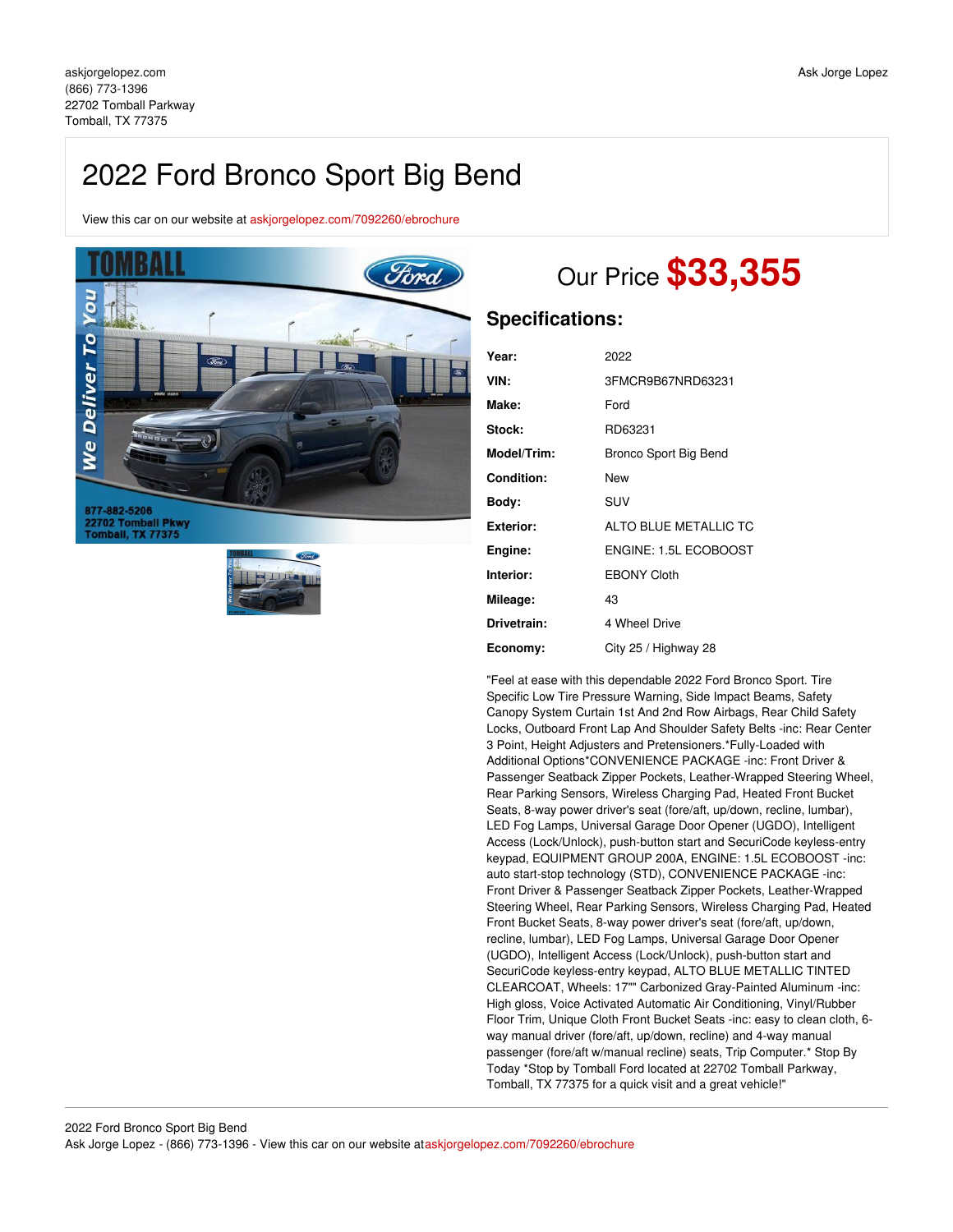

### 2022 Ford Bronco Sport Big Bend

Ask Jorge Lopez - (866) 773-1396 - View this car on our website at[askjorgelopez.com/7092260/ebrochure](https://askjorgelopez.com/vehicle/7092260/2022-ford-bronco-sport-big-bend-tomball-tx-77375/7092260/ebrochure)

## **Installed Options**

## **Interior**

- Driver Seat- Passenger Seat
- 60-40 Folding Bench Front Facing Manual Reclining Fold Forward Seatback Premium Cloth Rear Seat w/Manual Fore/Aft
- Manual Tilt/Telescoping Steering Column
- Gauges -inc: Speedometer, Odometer, Engine Coolant Temp, Tachometer, Trip Odometer and Trip Computer
- Power Rear Windows and Fixed 3rd Row Windows
- FordPass Connect 4G Mobile Hotspot Internet Access- Front Cupholder- Rear Cupholder - Compass
- Remote Keyless Entry w/Integrated Key Transmitter, Illuminated Entry, Illuminated Ignition Switch and Panic Button
- Proximity Key For Doors And Push Button Start
- Cruise Control w/Steering Wheel Controls- Voice Activated Automatic Air Conditioning
- HVAC -inc: Underseat Ducts and Console Ducts Glove Box- Driver Foot Rest
- Interior Trim -inc: Metal-Look Instrument Panel Insert, Metal-Look Door Panel Insert, Metal-Look Console Insert and Metal-Look Interior Accents
- Full Cloth Headliner
- Unique Cloth Front Bucket Seats -inc: easy to clean cloth, 6-way manual driver (fore/aft, up/down, recline) and 4-way manual passenger (fore/aft w/manual recline) seats
- Day-Night Rearview Mirror
- Driver And Passenger Visor Vanity Mirrors w/Driver And Passenger Illumination, Driver And Passenger Auxiliary Mirror
- Full Floor Console w/Covered Storage, Mini Overhead Console w/Storage and 3 12V DC Power Outlets
- Front And Rear Map Lights- Fade-To-Off Interior Lighting
- Full Carpet Floor Covering -inc: Carpet Front Floor Mats Vinyl/Rubber Floor Trim
- Cargo Area Concealed Storage- Cargo Space Lights- FOB Controls -inc: Cargo Access
- Smart Device Remote Engine Start- Tracker System
- Instrument Panel Bin, Driver / Passenger And Rear Door Bins
- Power 1st Row Windows w/Driver 1-Touch Down Delayed Accessory Power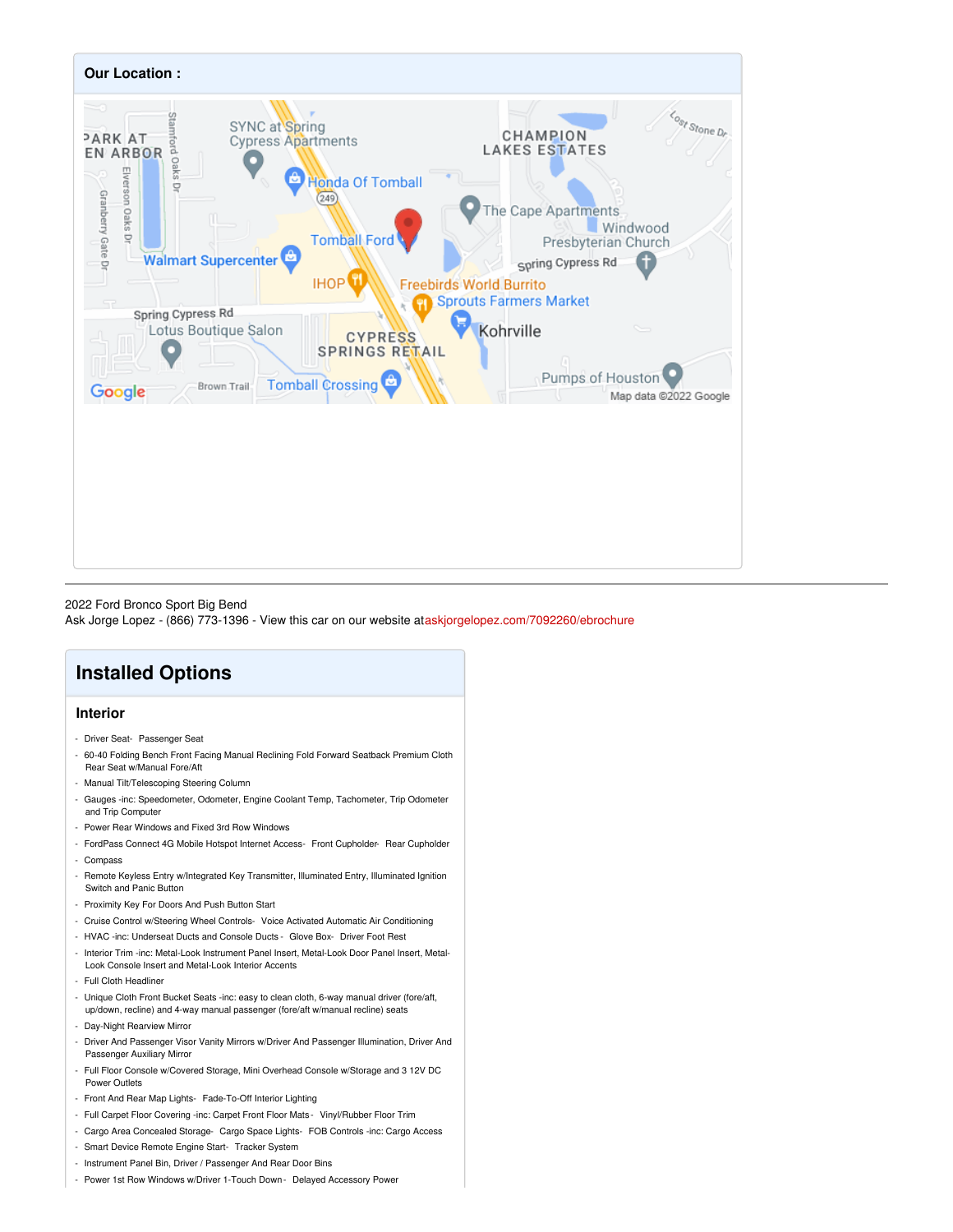- Power Door Locks w/Autolock Feature- Systems Monitor- Trip Computer
- Outside Temp Gauge- Analog Appearance- Seats w/Cloth Back Material
- Manual Adjustable Front Head Restraints and Manual Adjustable Rear Head Restraints
- Front Center Armrest and Rear Center Armrest- Perimeter Alarm
- Securilock Anti-Theft Ignition (pats) Engine Immobilizer- 3 12V DC Power Outlets
- Air Filtration

### **Exterior**

- Black Front Bumper- Black Rear Bumper
- Black Bodyside Cladding and Black Wheel Well Trim Black Side Windows Trim
- Black Door Handles- Black Power Heated Side Mirrors w/Manual Folding
- Flip-Up Rear Window w/Fixed Interval Wiper and Defroster
- Speed Sensitive Variable Intermittent Wipers- Deep Tinted Glass
- Fully Galvanized Steel Panels- Gray Grille- Liftgate Rear Cargo Access
- Tailgate/Rear Door Lock Included w/Power Door Locks Roof Rack Rails Only
- Autolamp Auto On/Off Projector Beam Led Low/High Beam Auto High-Beam Daytime Running Lights Preference Setting Headlamps w/Delay-Off
- LED Brakelights- Headlights-Automatic Highbeams- Clearcoat Paint
- Compact Spare Tire Mounted Inside Under Cargo- Steel Spare Wheel
- Tires: 225/65R17 102H All Season BSW
- Wheels: 17" Carbonized Gray-Painted Aluminum -inc: High gloss

#### **Safety**

- Driver Seat- Passenger Seat
- 60-40 Folding Bench Front Facing Manual Reclining Fold Forward Seatback Premium Cloth Rear Seat w/Manual Fore/Aft
- Manual Tilt/Telescoping Steering Column
- Gauges -inc: Speedometer, Odometer, Engine Coolant Temp, Tachometer, Trip Odometer and Trip Computer
- Power Rear Windows and Fixed 3rd Row Windows
- FordPass Connect 4G Mobile Hotspot Internet Access- Front Cupholder- Rear Cupholder
- Compass
- Remote Keyless Entry w/Integrated Key Transmitter, Illuminated Entry, Illuminated Ignition Switch and Panic Button
- Proximity Key For Doors And Push Button Start
- Cruise Control w/Steering Wheel Controls- Voice Activated Automatic Air Conditioning
- HVAC -inc: Underseat Ducts and Console Ducts Glove Box- Driver Foot Rest
- Interior Trim -inc: Metal-Look Instrument Panel Insert, Metal-Look Door Panel Insert, Metal-Look Console Insert and Metal-Look Interior Accents
- Full Cloth Headliner
- Unique Cloth Front Bucket Seats -inc: easy to clean cloth, 6-way manual driver (fore/aft, up/down, recline) and 4-way manual passenger (fore/aft w/manual recline) seats
- Day-Night Rearview Mirror
- Driver And Passenger Visor Vanity Mirrors w/Driver And Passenger Illumination, Driver And Passenger Auxiliary Mirror
- Full Floor Console w/Covered Storage, Mini Overhead Console w/Storage and 3 12V DC Power Outlets
- Front And Rear Map Lights- Fade-To-Off Interior Lighting
- Full Carpet Floor Covering -inc: Carpet Front Floor Mats Vinyl/Rubber Floor Trim
- Cargo Area Concealed Storage- Cargo Space Lights- FOB Controls -inc: Cargo Access
- Smart Device Remote Engine Start- Tracker System
- Instrument Panel Bin, Driver / Passenger And Rear Door Bins
- Power 1st Row Windows w/Driver 1-Touch Down Delayed Accessory Power
- Power Door Locks w/Autolock Feature- Systems Monitor- Trip Computer
- Outside Temp Gauge- Analog Appearance- Seats w/Cloth Back Material
- Manual Adjustable Front Head Restraints and Manual Adjustable Rear Head Restraints
- Front Center Armrest and Rear Center Armrest- Perimeter Alarm
- Securilock Anti-Theft Ignition (pats) Engine Immobilizer- 3 12V DC Power Outlets
- Air Filtration

#### **Mechanical**

- 4-Wheel Disc Brakes w/4-Wheel ABS, Front Vented Discs, Brake Assist, Hill Hold Control and Electric Parking Brake
- Short And Long Arm Rear Suspension w/Coil Springs
- Strut Front Suspension w/Coil Springs- Permanent Locking Hubs
- Quasi-Dual Stainless Steel Exhaust- 16 Gal. Fuel Tank

- 3.80 Axle Ratio- Transmission: 8-Speed Automatic

- Electric Power-Assist Speed-Sensing Steering- Front And Rear Anti-Roll Bars
- Gas-Pressurized Shock Absorbers
- 760CCA Maintenance-Free Battery w/Run Down Protection- Engine Oil Cooler
- Part And Full-Time Four-Wheel Drive- Electronic Transfer Case
- Transmission w/Driver Selectable Mode- 50-State Emissions System- GVWR: 4,630 lbs